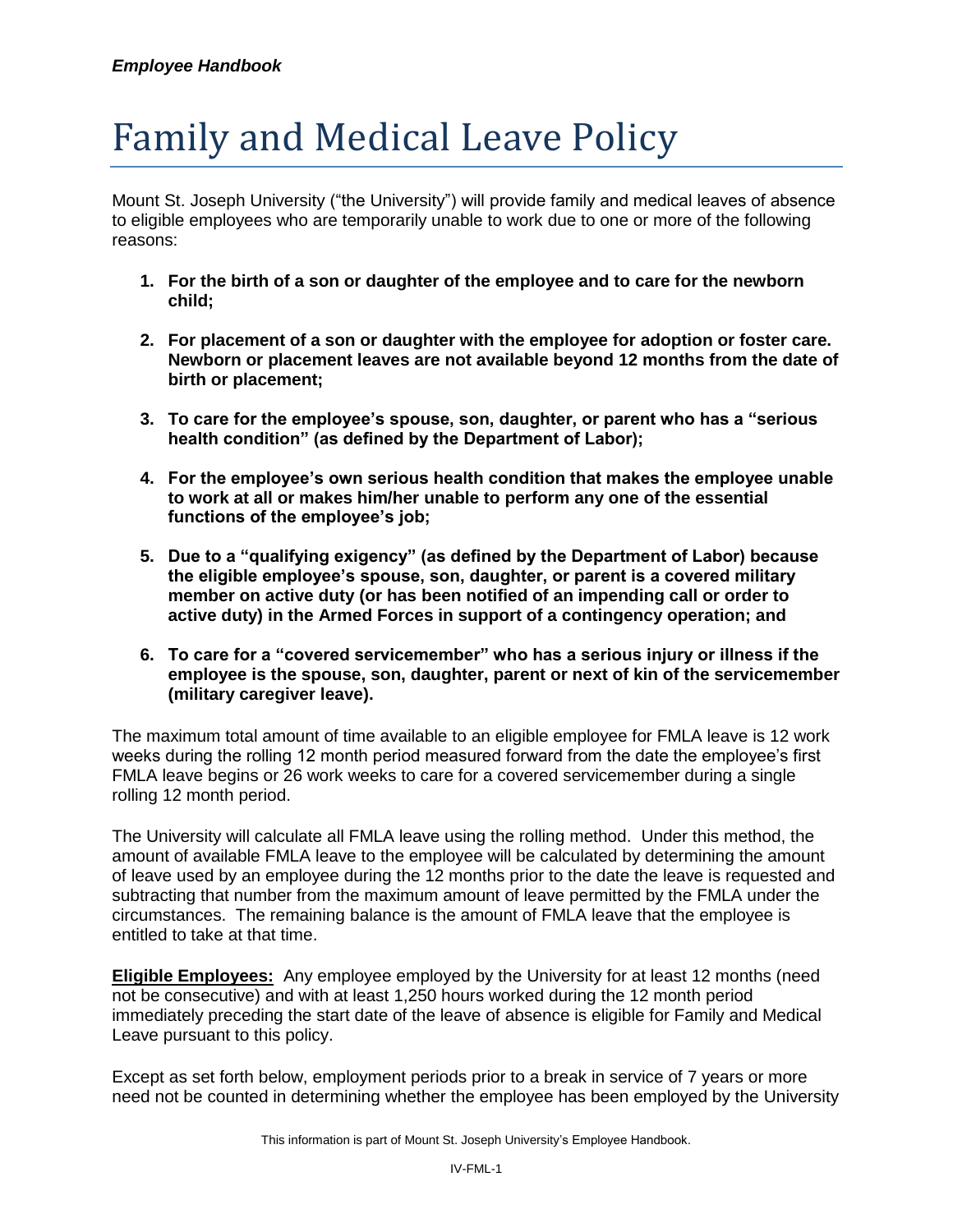for at least 12 months. Employment periods preceding a break in service of more than 7 years must be counted, however, where the break in service is due to the fulfillment of the employee's National Guard or Reserve military service obligation or the existence of a written agreement confirming the University's intention to rehire the employee after the break in service.

Under the Uniformed Services Employment and Reemployment Rights Act ("USERRA"), members of the uniformed services returning to work after military service will receive credit for any months and hours of service she/he would have been employed but for the period of military service in determining FMLA eligibility.

**Notice And Requests For Leave:** Where the necessity for a family, medical or servicemember leave is foreseeable, the employee must give notice by requesting leave at least 30 days prior to the onset of the leave. If 30 days' notice is not practicable (e.g., lack of knowledge when leave will start, change in circumstances, medical emergency), the employee must give such notice as soon as practicable. If the employee fails to provide the University at least 30 days' notice of foreseeable leave, the University may require the employee to explain why such notice was not practicable.

Ordinarily, an employee will be required to submit a written request for a leave of absence to request FMLA leave. At a minimum, notice of a request for FMLA leave must make the University aware that the employee needs FMLA-qualifying leave, the anticipated timing and duration of the leave, and the anticipated start date. Employees must also notify their immediate supervisor of the need for leave. The employee must respond to the University's questions designed to determine whether an absence is potentially FMLA-qualifying. Failure to respond to reasonable inquiries may result in the denial of FMLA protection if the University is unable to determine whether the leave is FMLA-qualifying.

Absent extenuating circumstances, an employee will be provided with a "Notice of Eligibility and Rights & Responsibilities" notice within 5 business days after the employee requests FMLA leave or when the University acquires knowledge that an employee's leave may be for an FMLA-qualifying reasons. Eligibility is determined (and notice provided) at the start of the first instance of leave for each FMLA-qualifying reason in the applicable 12 month period. If an employee is not eligible for leave, the eligibility notice will list at least one reason why she/he is not eligible.

**Certification:** For an FMLA Leave requested because of the employee's own "serious health condition" that makes the employee unable to perform one or more of the essential functions of the employee's position or because the employee needs to care for the employee's spouse, child, or parent who has a serious health condition, the employee must submit a medical certification (on a provided form) to the University. The University has adopted the Medical Certification Form approved by the Department of Labor. The medical certification, based on reasonable medical certainty, in part, must verify that the employee is unable to work at all or is unable to perform any one of the essential functions of the employee's job or position because of a serious health condition or that the employee's parent, spouse, or child is affected by a serious health condition and requires care by the employee.

The employee must provide the medical certification within 15 calendar days after the University's request -- unless it is not practicable to do so despite the employee's diligent, good faith, efforts. Such other medical information as the University requests, and is permitted by law, may be required. In case of foreseeable leave, if an employee fails to provide certification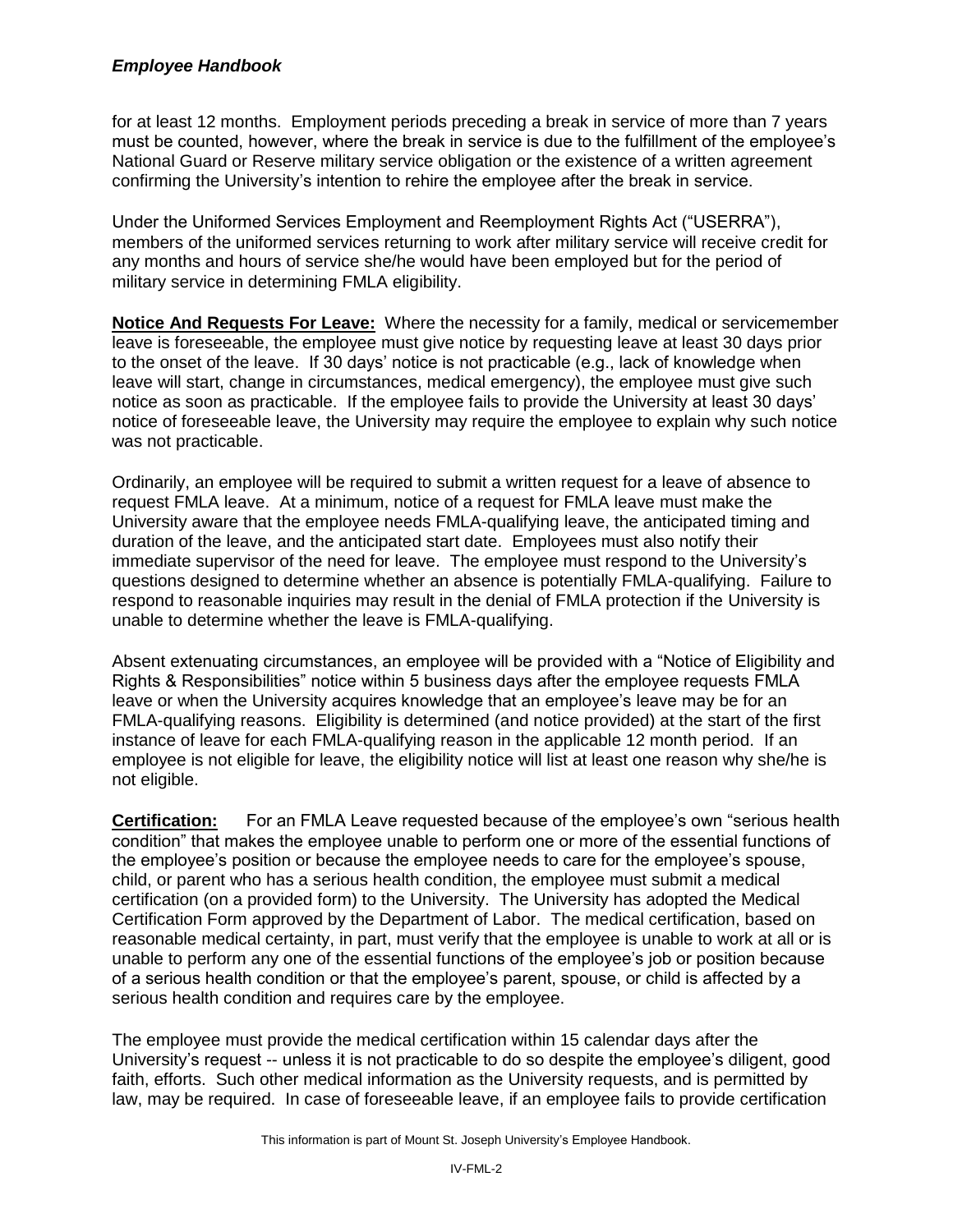in a timely manner, then the University may deny FMLA coverage until the required certification is provided. In case of unforeseeable leave, and absent extenuating circumstances, if the employee fails to timely return the certification, the University can deny FMLA protection until a sufficient certification is provided. If the employee never produces the certification, the leave is not FMLA leave. If the employee does not produce the certification after reasonable requests by the University, the University reserves the right to decline to treat the leave as FMLAqualifying, or the University may designate the leave as FMLA leave consistent with the information the University possesses at the time of determination.

The employee must provide a complete and sufficient certificate to the University. If the employee does not, the University will notify the employee, in writing, what additional information is necessary to make the certification complete and sufficient. The employee has 7 calendar days to cure the deficiencies — unless not practicable under the circumstances despite the employee's diligent, good faith efforts. If the deficiencies are not cured in the resubmitted certification, the University may deny the taking of FMLA leave.

Where family care leave or leave for an employee's serious health condition is foreseeable, based on planned medical treatment, the employee shall make a reasonable effort to schedule the treatment so as not to unduly disrupt the University's operations, subject to approval of the health care provider as to scheduling.

The first time an employee requests Active Duty Leave, the University will require the employee to provide a copy of the covered military member's active duty order or other documentation issued by the military which indicates the covered military member is on active duty or call to active duty status in support of a contingency operation and the dates of the covered military member's active duty service. That documentation need only be provided one time. If, however, there is a different "qualifying exigency" involving that same covered military member or an active duty (or call to) situation involving a different covered military member, the University will require additional documentation. Employees will be required to complete a "Certification of Qualifying Exigency For Military Family Leave" form.

When leave is taken to care for a covered servicemember with a serious injury or illness, the University will require a certification (on a provided form) to support the need for leave. The certification may be completed by any one of the designated health care providers listed on the provided form. The University also will accept (instead of the provided certification form) as sufficient, "invitational travel orders" (ITO's) or "invitational travel authorizations" (ITA's) issued to any family member to join a seriously injured or ill covered servicemember at the servicemember's bedside. The University may require confirmation of the covered family relationship to the covered servicemember.

**Authentication/Recertification:** Consistent with the provisions of the FMLA, the University may request that the employee recertify the FMLA qualifying conditions. The University may request recertification in situations where: (a) the employee requests an extension of the FMLA leave; (b) there is a change in the employee's circumstances; or (c) the University receives information that casts doubt on the employee's stated reason for the absence or the continuing validity of the certification. In all situations, the University may request a recertification of a medical condition every 6 months in connection with the employee's absence, including medical conditions that contain an "indefinite," unknown," or "lifetime" duration.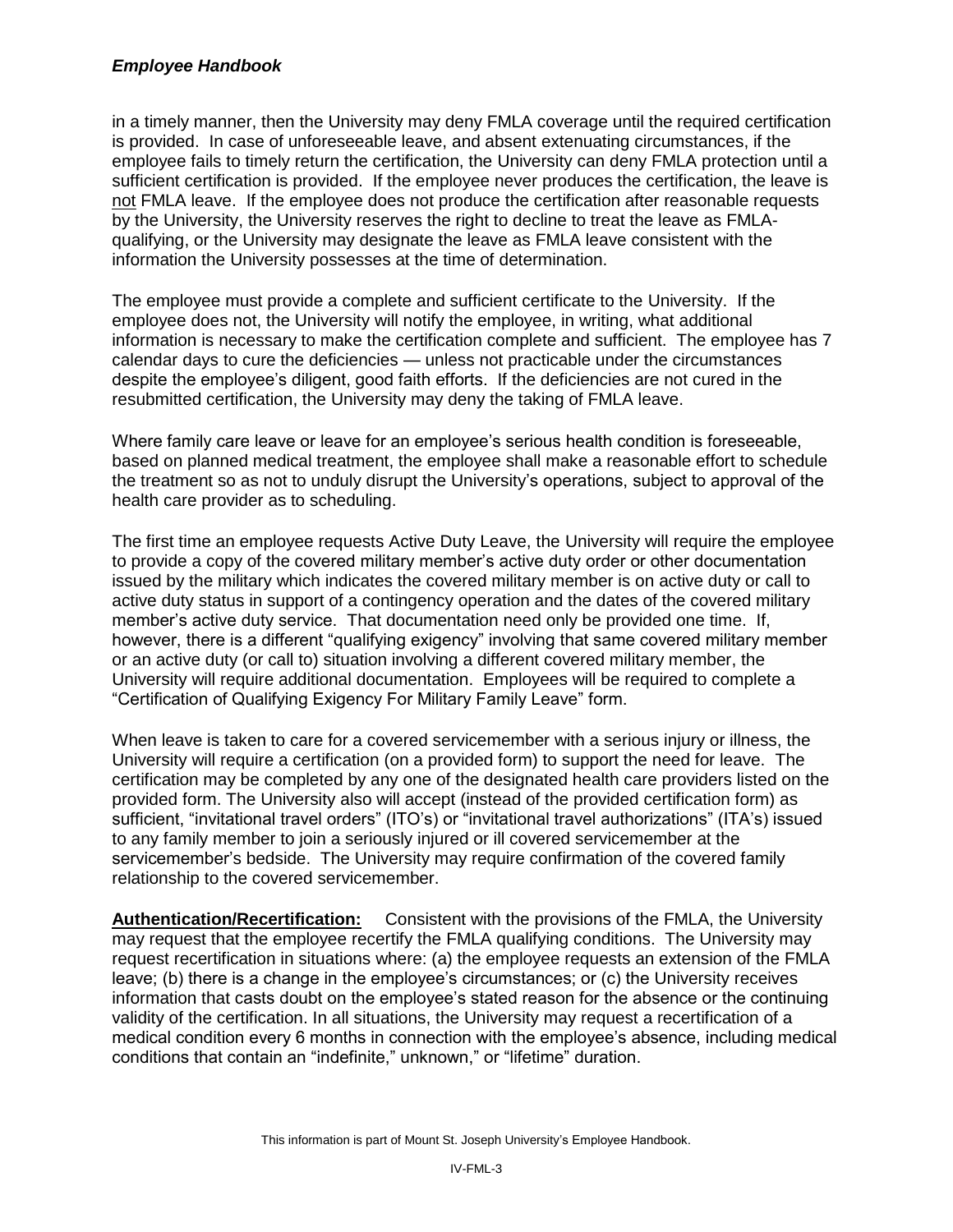During the time that the University is waiting for the employee to return the Medical Certification Form or recertification documentation, the leave will be provisionally designated by the University as FMLA leave. Once the employee has returned the Medical Certification Form or recertification documentation, the University will make a final determination as to whether the leave qualifies as FMLA leave and verbally notify the employee as to FMLA eligibility.

If the University has reason to doubt the validity of a medical certification, it may require the employee to obtain a second medical opinion at the University's expense. If the opinions of the employee's and the University's health care providers differ, the University may require the employee to obtain certification from a third health care provider, again at the University's expense. There are no second/third opinions for Family (Military) Leave situations.

**Benefits During Leave:** Employees covered by the University's group health insurance at the onset of a leave may continue to participate in the plan during the leave on the same terms and conditions that would have applied had no leave been taken. Premiums, co-payments, and any other employee paid expenses for coverage must be paid by the employee on the same terms as if the employee were not on FMLA leave. If the terms and conditions of the health benefit plan are modified for active employees, the same rules will apply to employees on a leave of absence.

An FMLA-qualifying leave means that time spent while on the leave and time previously worked for the University will not be lost in computation of length of service and the benefits dependent thereon. However, time spent during such an unpaid (i.e., not covered by any applicable paid time off) leave will not be credited toward the calculation of any applicable paid time off (PTO). Any applicable paid time off not exhausted during or prior to the start of the leave shall be available to an employee upon the employee's return from leave. No holiday, bereavement, witness duty or jury duty benefits will be paid if such occur during a leave.

**Return To Work:** Employees will be restored to the same or equivalent position as the one held when the leave commenced in most instances and in accordance with the law. Employees who fail to return to work may be required to reimburse the University the amount of premiums paid by the University to continue his/her participation in the group health plan, unless the reason for failure to return to work was the continuation, recurrence or onset of a serious health condition of the employee, employee's spouse, child, or parent, or other circumstances beyond the control of the employee.

**Fitness For Duty Certification:** An employee who has been on a (non-intermittent/reduced leave) Medical Leave of Absence for the employee's own serious health condition shall provide to the University's Human Resources personnel a medical fitness-for-duty certification (at the employee's cost) that the employee is able to resume work. That certification also shall specifically address the employee's ability to perform the essential functions of the employee's job. Accordingly, the University will provide the employee with a list of the essential functions of the employee's job along with the Designation Notice. The employee's health care provider must certify the employee can perform the identified essential functions of the employee's job. The University may (following the same procedures for the initial medical certification) contact the employee's health care provider to clarify and/or authenticate the fitness-for-duty certification.

The University will delay reinstatement until that certification is provided. An employee who does not provide this fitness-for-duty certification or a new medical certification for a serious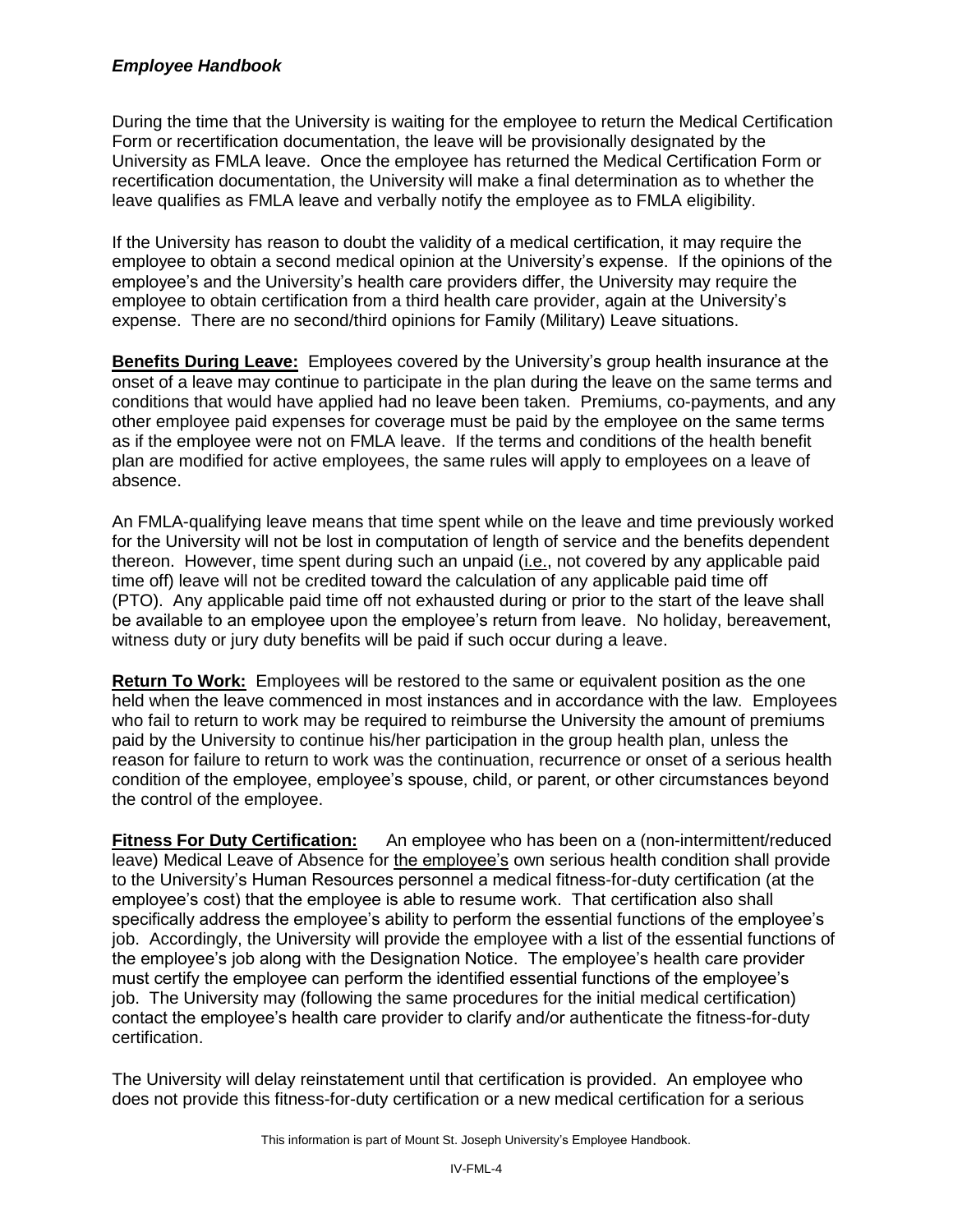health condition at the time the FMLA leave is concluded, is no longer entitled to FMLA reinstatement.

If an employee is taking intermittent or reduced leave, the University will require a fitness-for-duty certification up to once every 30 days (assuming there were FMLA absences during that period) if "reasonable safety concerns" exist regarding the employee's ability to perform the employee's duties — based on the employee's serious health condition. The Designation Notice contains this requirement.

**Intermittent Or Reduced Schedule Leaves:** To qualify for intermittent or reduced schedule leave, the leave must be medically necessary (as compared to voluntary treatment) and must be best accommodated through an intermittent or reduced schedule. When medically necessary, requests for intermittent or reduced schedule leave for family care, care for a covered servicemember, or an employee's serious health condition may be granted to eligible employees for up to the equivalent of 12 work weeks (or 26 work weeks, if applicable) of leave for any rolling 12 month period. Exempt employees on an intermittent or reduced leave schedule will have their salaries reduced to reflect the hours or days missed due to such leave.

If intermittent or reduced schedule leave is required for planned medical treatment, the employee should consult with Human Resources personnel at the University and make a reasonable effort to schedule the leave, so as not to unduly disrupt the University's operations. When notice is given of the need for leave, the employee may be required to attempt to reschedule the treatment, subject to the availability and approval of the health care provider. In addition, where the leave is foreseeable based on planned medical treatment, an employee may be temporarily assigned to an available alternative position with equivalent pay and benefits that better accommodates the employee's intermittent or reduced leave schedule.

Family Leave after the birth or placement (adoption/foster care) of a healthy child must be taken in a single, continuous period of time, unless the University and the employee agree to an intermittent or reduced schedule. An intermittent or reduced schedule must be approved in advance of the leave by the University, in its sole discretion.

**Applicability Of Other Paid Leave Benefits:** Employees with accrued but unused "paid time off", are required to apply such accrued paid time off to any period of absence under the FMLA until such paid time off is exhausted.

FMLA leave will be designated concurrently with any paid leave used by the employee. This applies to leave under any short term disability plan of the University and to workers' compensation absences. Accordingly, if applicable, FMLA leave will be designated concurrently with any short term disability leave or workers' compensation leave of absence.

**Married Employees:** An employee's entitlement to a Family Leave for the birth or placement (adoption/foster care) of a son or daughter ends 12 months after the date of the birth or placement. The maximum total amount of time available to both employee spouses for a Family Leave for the birth, care after birth, or placement of a child or care after placement, or for the care of the employee's parent (not parent-in-law) with a serious health condition is a combined 12 work weeks during the 12-month period as defined above, if both are employed by the University.